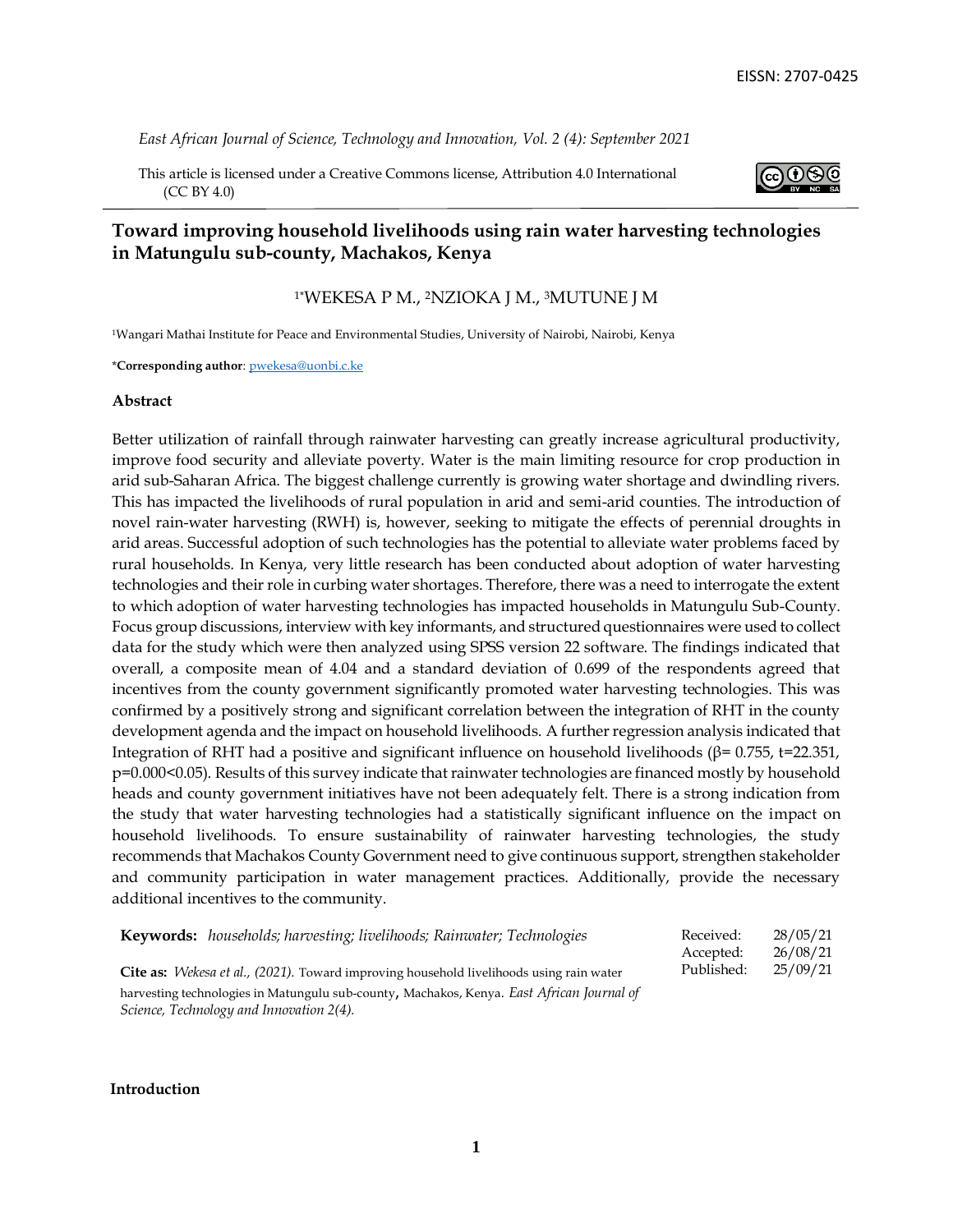A total of about 1.2 billion people cannot access clean and safe drinking water globally (Global Water Institute (GWI), 2013 Angoua *et al.,* 2018; Armah *et al.,* 2018). The demand for water use has grown globally outpacing population growth, and increasingly, many regions are currently nearing unsustainable water services levels, especially in arid regions (Barry *et al.,* 2008; Baldwin *et al.,* 2018; Biswas and Tortajada, 2019; Cherunya *et al.,* 2015). According to Kerchof, C., 2016, under current trends, global demand for water will exceed supply by 40 per cent by the year 2030.

Many parts of the world are facing high to extreme water stresses with continued climate change effects (Bryan *et al.,* 2018; Carrión-Crespo, 2011; Pradhan and Sahoo, 2019). This stress is due to scarcity of underground water, mismanagement of existing water bodies, increase in river water pollution, lack of water recycling, and wastage (Pradhan and Sahoo, 2019). Fresh and easil[y accessible](https://en.wikipedia.org/wiki/Water_supply) water accounts for only 0.014% of all [water on Earth](https://en.wikipedia.org/wiki/Water_distribution_on_Earth) leaving 97% of water as saline and slightly less than 3% as inaccessible (United Nations Development Programme (UNDP), 2006, Helmreich and Horn, 2009). Globally, in every six people, one or two people are water stressed, implying that they lack sufficient access to water (United Nations, 2015; Armah *et al.,* 2018; Cherunya *et al.,* 2015). In Africa, water scarcity is a reality with millions of Africans trekking long distances in search of water (Bancy M. *et al.,* 2007; Armah *et al.,* 2018; Cosgrove and Loucks, 2015).

About 41 percent of Kenya's population still relies on unsecure water sources, which include ponds, springs, water pans, wells, sand dams and rivers (Pradhan and Sahoo, 2019). Such challenges are common in rural areas and urban slums with piped water treated as a preserve of the affluent in society [\(GWI, 2013](https://img1.wsimg.com/blobby/go/27b53d18-6069-45f7-a1bd-d5a48bc80322/downloads/1c2meuvon_105010.pdf)). In Kenya's arid and semi-arid lands (ASALs), the total demand for water often exceeds the water available to people and livestock. This problem is compounded by weak support from government and competition for resources amongst water users, which creates the potential for armed conflict (USAID, 2014). Matungulu Sub-County is a semi-arid region in Kenya that is prone to frequent droughts, water shortages and food

insecurity (Machakos County Integrated Development Plan (MCIDP), 2015). It is not well documented how rain water harvesting technologies affect or influence livelihoods among households. Some of the rain water harvesting technologies utilized in Matungulu Sub County include: earth dams, water pans and roof top harvesting (MCIDP), 2015).

It has been established reliably from studies that rainwater harvesting technologies (RWHT) leads to a runoff retention of up to 87% and to double the infiltration (Tamagnone *et al.,* 2020). Adopting RWHT makes it possible to extend the growing season hence enhancing the crop yield. These benefits contribute to the reduction of the climate-related water stress and the prevention of crop failure enhancing food security (Tamagnone *et al.,* 2020).

According to Pradhan and Sahoo, (2019), the general objectives of rainwater harvesting are aimed at increasing the volume of water bodies, lessening flood and soil erosion, preventing overuse of underground water and saving money. Rainwater harvesting technologies, on the other hand, include: Roof top rainwater harvesting, rock and surface catchment systems, subsurface dams and sand dams among others (Pradhan and Sahoo, (2019).

The main objective of this study was to provide an understanding of the effects of rain water harvesting technologies on livelihoods in the study area. The specific objectives were to assess the barriers and enablers of utilization of rain water harvesting technologies among households; to assess the livelihood difference of households with water harvesting technologies and those without; to interrogate the extent to which Machakos County Government implements and integrates water harvesting technologies in its programs, planning and budgeting among households in Matungulu Sub-County in Kenya. This study would provide critical data on the household adoption of rain water technologies that can be used to develop key strategic plans on how to promote the use of RWHT through cost effective community initiatives to complement the county government efforts.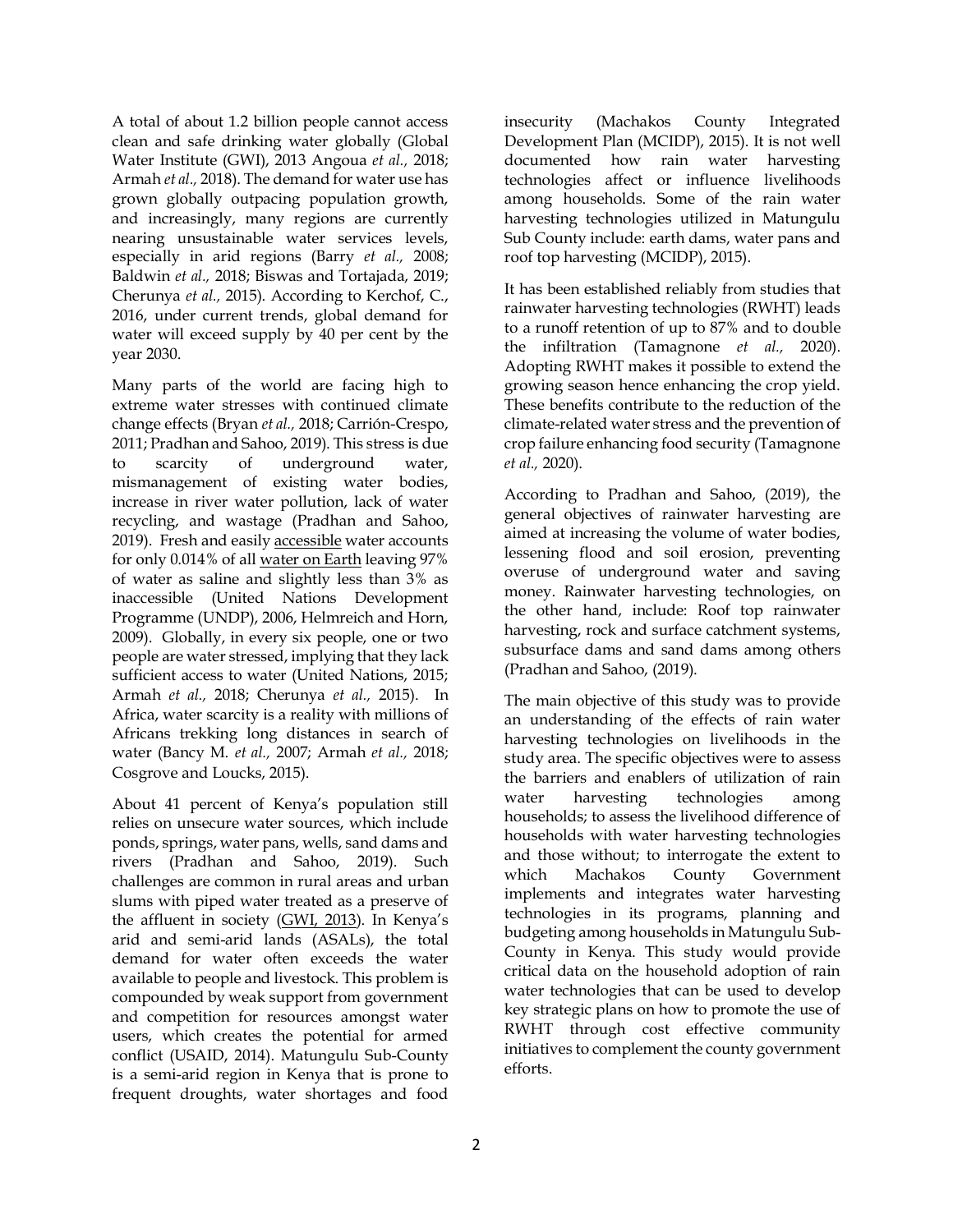# **Materials and methods**

# *The study area*

The study was conducted in Matungulu Sub-County, Machakos County. It borders Nairobi and Kiambu counties towards the West, Embu towards the North, Kitui towards the East, Makueni towards the South, Kajiado towards the South West, and Murang'a and Kirinyaga towards the North West (MCIDP, 2015). Machakos County comprises of eight (8) constituencies also referred to as Sub- Counties including Machakos Town, Masinga, Kangundo, Yatta, Mavoko, Matungulu, Kathiani, and Mwala Sub-Counties (MCIDP), 2015) (Figure 1).



*Figure 1. Map of Matungulu Sub-County*

### *Source: Google Maps*

The County has an altitude of  $0^{\circ}$  45' to  $1^{\circ}$  31' South as well as longitudes 36° 45' to 37° 45' East (MCIDP, 2015). The county's altitude is between 1000 - 1600 meters above sea level. Subsistence agriculture practices with Maize, sorghum and millet is common (MCIDP, 2015). Matungulu Sub- County comprises of Tala,

Matungulu East, Matungulu North, Matungulu West and Kyeleni Wards.

The local climate of Matungulu Sub-County is semi-arid with a few hilly terrains (MCIDP, 2015). The annual rainfall of the Sub-County is unevenly distributed and unreliable averaging between 500 mm and 1300 mm. The short rains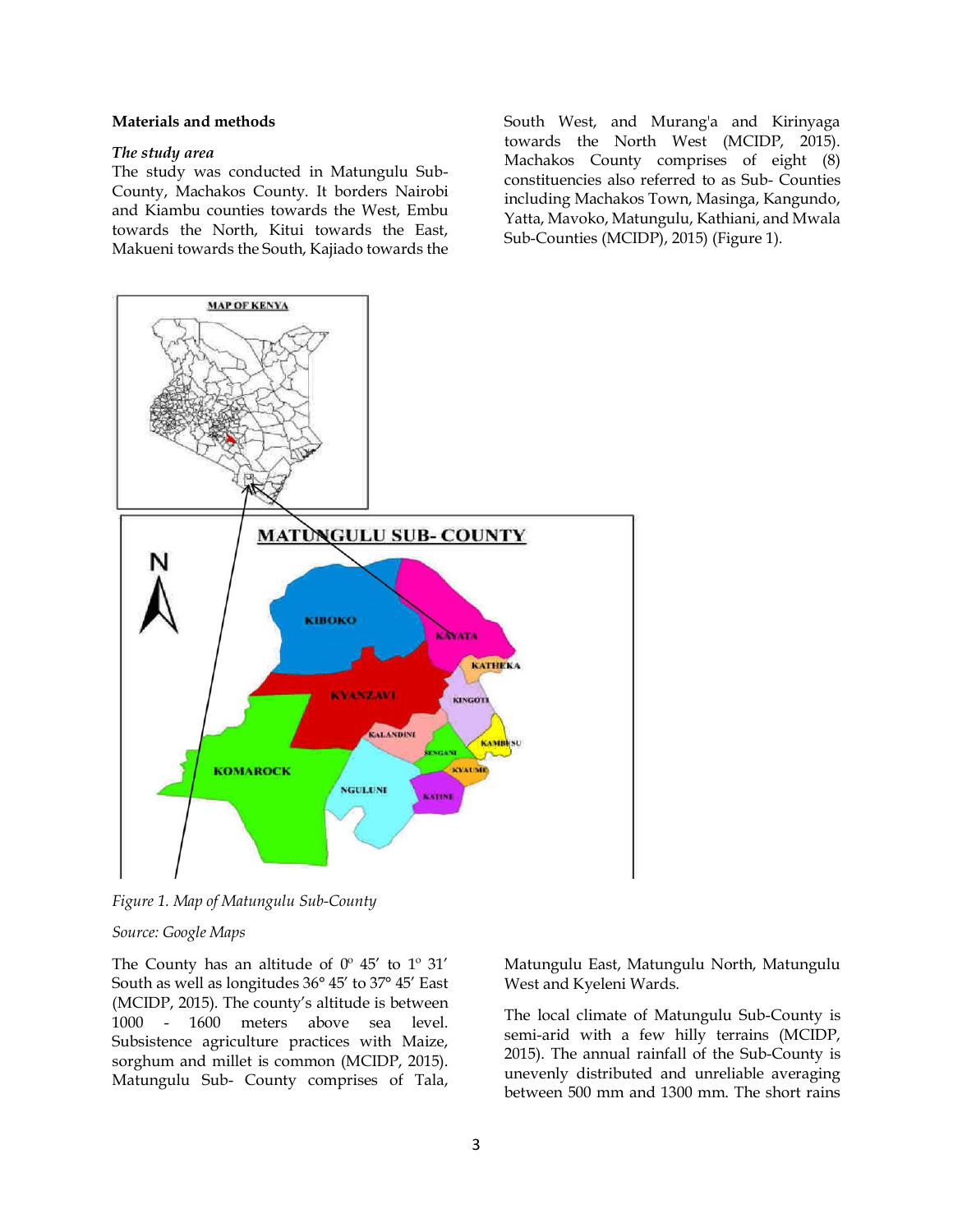are experienced in October and December and long rains come in March to May. July is the coldest month while October and March are the warmest months with temperatures varying between 18˚C and 29˚C throughout the year. The total population of Matungulu Sub-County is 199,211 people, with 64,257 Households. It covered an area of 577.5 square kilometers with a population density is 215 persons per square kilometer dominated by the Akamba people (MCIDP, 2015).

Matungulu is part of Kenya's arid and semi-arid lands (ASALs), where the total demand for water often exceeds the water available to people and livestock. Competition for resources amongst water users creates the potential for armed conflict. Although Kenyans experience periods of severe water scarcity, annual rainfall is actually sufficient to support their livelihoods. The gap arises because a large portion of the water disappears unused through surface runoff, flooding and evaporation. A new approach is needed to unlock the potential of water sources, and use and manage them in a strategic and sustainable way.

# *Sampling procedure*

This was estimated through the use of both primary and secondary data. Primary data collection involved use of a structured

$$
\mathsf{Z}^2\mathsf{p}\mathsf{q}
$$

$$
n = d^2
$$

n = 384 Households

Systematic sampling was done using probability sampling technique to select farm households from each of the two sub-locations. This sampling method was chosen since it had an advantage of giving all elements in any given population an equal opportunity of being included in the sample.

# *Data analysis*

Data analysis was done using the Statistical Package for Social Sciences (SPSS version 22 software) mainly through descriptive statistics which included calculation of arithmetic mean, standard deviation, percentages and frequencies.

$$
y = a + \beta_1 + X_1 + e
$$

questionnaire to gather relevant information including respondents' bio data, barriers and enablers, RWT adopted, policy issues as well as impact on House Household Livelihoods.

Secondary data collection was based on time series data on food security and rain water harvesting. These data were obtained from statistical abstract reports, government publications such as the Machakos County Integrated Development Plan, 2015, Population and Housing Census Reports, Ministry of Agriculture Annual Reports and Food and Agricultural Organization (FAO) publications. These data was used to complement the primary data and to confirm mechanisms put in place by the county government regarding the use of WHT in the County.

A total of 384 households were considered in the study out of a total of 64,257 households residing in the area under study. The sample was calculated at 95% confidence level, using Fisher's formulae, where (n) referred to the sample size (where the population being targeted was more than 10,000), (Z) was the standard normal deviation at the desired confidence level (Z level is 1.96 at 95% significance level), (p) is equal to 50 per cent, (q) is 1 – p while (d) is statistical significance level (0.05).

The analyzed data were then presented in tables and figures.

The regression models were used to test relationship between the independent and dependent variables on analysis of effects of rain water harvesting technologies among households in Matungulu Sub-County, Kenya. This was determined using the coefficient of determination. F statistics was applied to test hypothesis based on the study sample of 384 households.

The study hypothesis was tested using linear regression model stated below: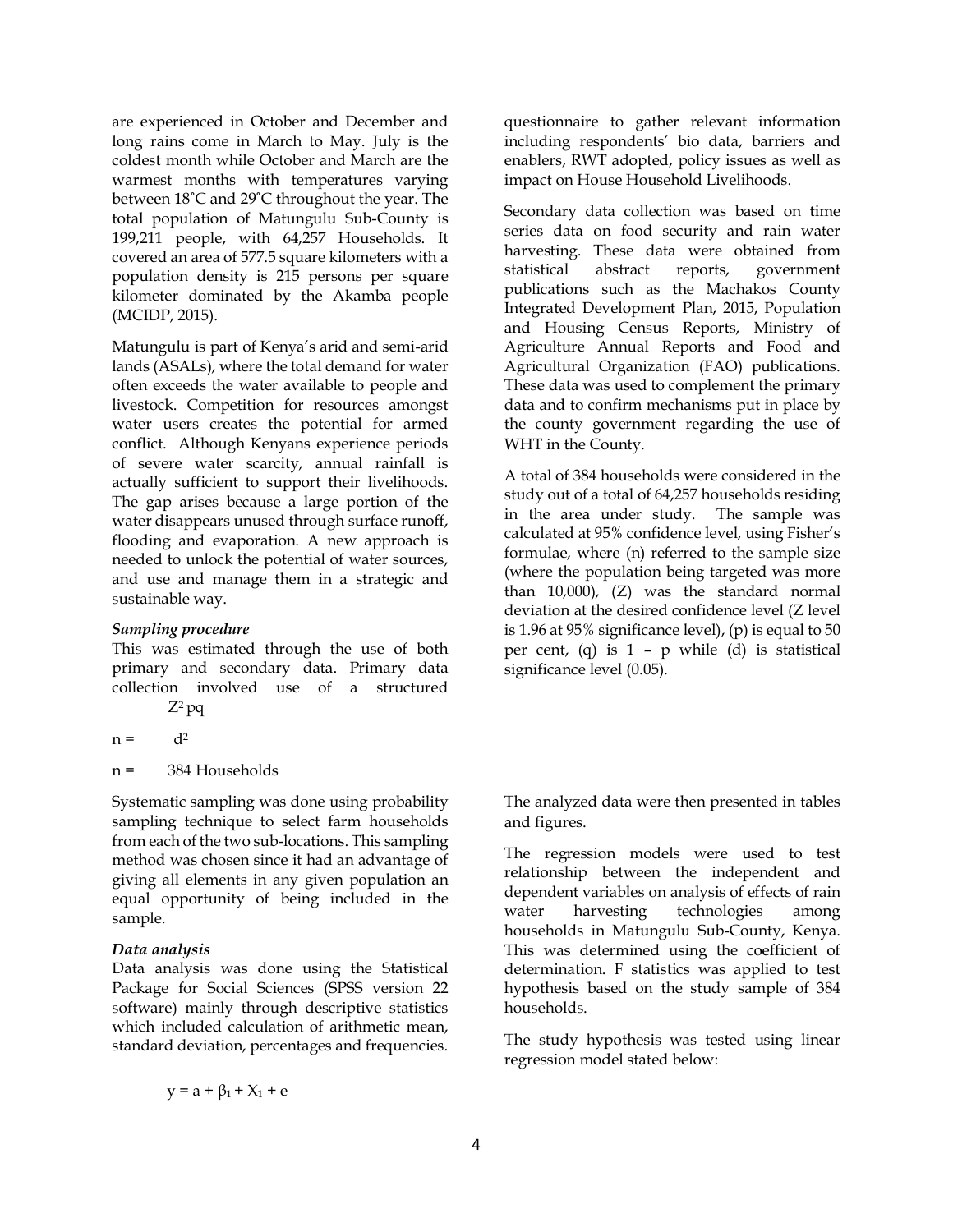Whereby:

y = Impact on House Household Livelihoods

a = Constant

 $β_1$  = Beta coefficient

 $X_1$ = Compute score Barriers and Enablers

 $X_2$ = Compute score Water Harvesting Technologies

# X3= Compute score Integration of RHT in County Development Agenda

 $e = error term$ 

$$
Y_1 = a_1 + \beta_1 X_1 + e_1
$$

$$
Y_2 = a_2 + \beta_2 X_2 + e_2
$$

 $Y_3 = a_3 + \beta_3 X_3 + e_3$ 

Matungulu Sub - County was chosen among other Sub - Counties in Machakos County because it is prone to frequent droughts and unpredictable short rains and RWH technologies were seen to be practiced amongst some households even though on small scale.

### *Validity and reliability of research instruments*

According to C.R. Kothari (2004), validity is the most critical criterion indicated the degree to which an instrument measures what it is supposed to measure. Bryman and Bell, 2015 defined validity as the degree to which information collection tools evaluate what they intended to do. Therefore, validity of the research instrument was properly tested through the pilot test, whereby a few respondents who were not included as part of the main study, responded well to the questionnaire. This helped in accepting new suggestions and amendments where necessary to obtain quality results.

Content validity was done by submitting the questionnaire to the relevant supervisors and experts to scrutinize, and rate each item's capacity in the tool providing expert judgment that was relevant and accurate for the research study. Before the actual research study commenced, piloting the tool also allowed the principal investigator to solve questions that needed more clarification. This process helped in validating the accuracy of the questions asked in the questionnaire and also in the achievement of the research objectives of the study.

The test of reliability is an imperative test of sound measurement whereby a measuring instrument is deemed reliable if it provided consistent results (C.R. Kothari, 2004). Bryman and Bell (2015) define reliability, as the consistency when applied repeatedly under comparable circumstances that an information collection instrument displays. Pre-testing of the instrument was achieved to aid the research study questionnaire's trustworthiness, reliability or consistency. Centered on the results of the pilot research, Cronbach's Alpha measured the internal consistency of the questionnaire items in assessing the questionnaire's reliability. Cronbach's test is a measure of a test scale's consistency or reliability and is expressed as a number between 0 and 1 (Cronbach 1951). According to Sekaran and Bougie (2016), any reliability index greater than 0.7 is taken to represent a satisfactory level of instrument reliability, therefore, the reliability threshold for this study was 0.7 and above.

# **Results**

From the satellite data presented in **Figure 2**, it is evident that a lot of rainfall is experienced in the months of December, January and February as well as in the months of March, April and May. Such seasons can be targeted for intensive rain water harvesting to enhance water availability in the households.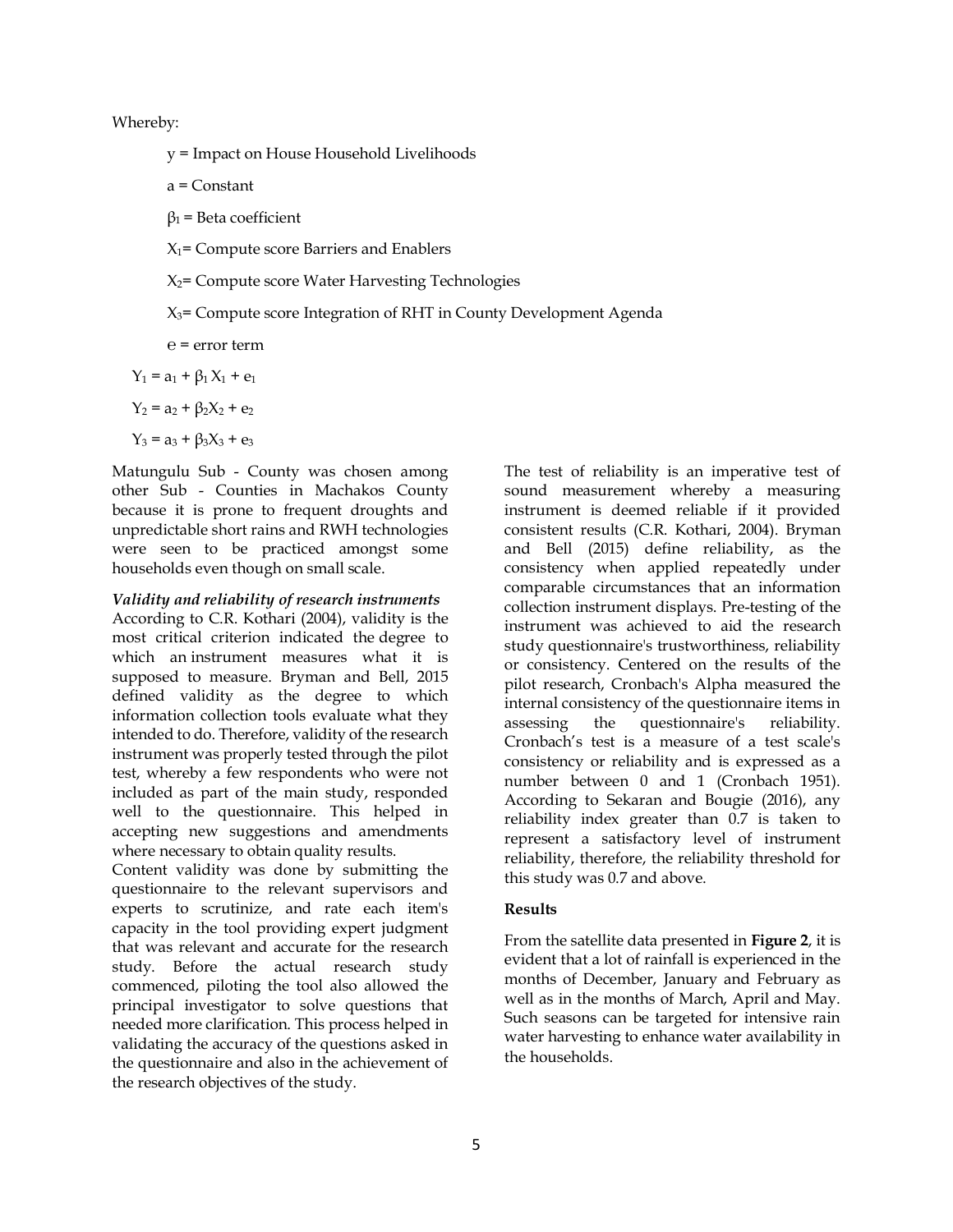

*Figure 2. Interannual time series*

Study results showed that majority of the respondents at 61% were male while female represented 39% of the respondents. This showed that the male gender was higher than the female gender, an indication that the males participated more and appropriately considered in undertaking rain water harvesting technologies than the females. Further, majority of the respondents at 31% were between ages 18-30 years and 50-90 years each. 21% and 17% of the respondents represented ages 31-40 years and 41- 49 years respectively. This showed a balanced representation of both the youth and the old participation in rain water harvesting activities.

The study outcomes revealed that majority of the respondents at 75% were farmers, followed by 11% of the respondents who were self-employed. 8%, 4% and 2% of the respondents constituted of employed, other not specified and businesspersons respectively. Being a household survey and relevant to the study topic, achieving *Table 1: Household Rain Water Technologies*

75% of farmers as the majority of the respondents gave a good representation towards making of the study conclusions.

From the study findings indicated in Table 1, majority of the respondents at 98% engaged in household rain water harvesting technologies while only 2% of the respondents did not. The only issue to note is that even if majority of the respondents engaged in rain water harvesting exercise, the technologies used could only allow for very little water collection for domestic use and for a short period of time. Majority of the respondents harvested rain water in small buckets and small drums. Others harvested rain water using shallow wells and water pans that could only last for a few weeks or months. Such methods were not sustainable and hence the women and young girls in most communities kept walking for long distances in search for water.

| <b>Household RWT</b> | Frequency | Percent |
|----------------------|-----------|---------|
| Yes                  | 371       | 98      |
| No                   | 8         |         |
| Total                | 379       | 100     |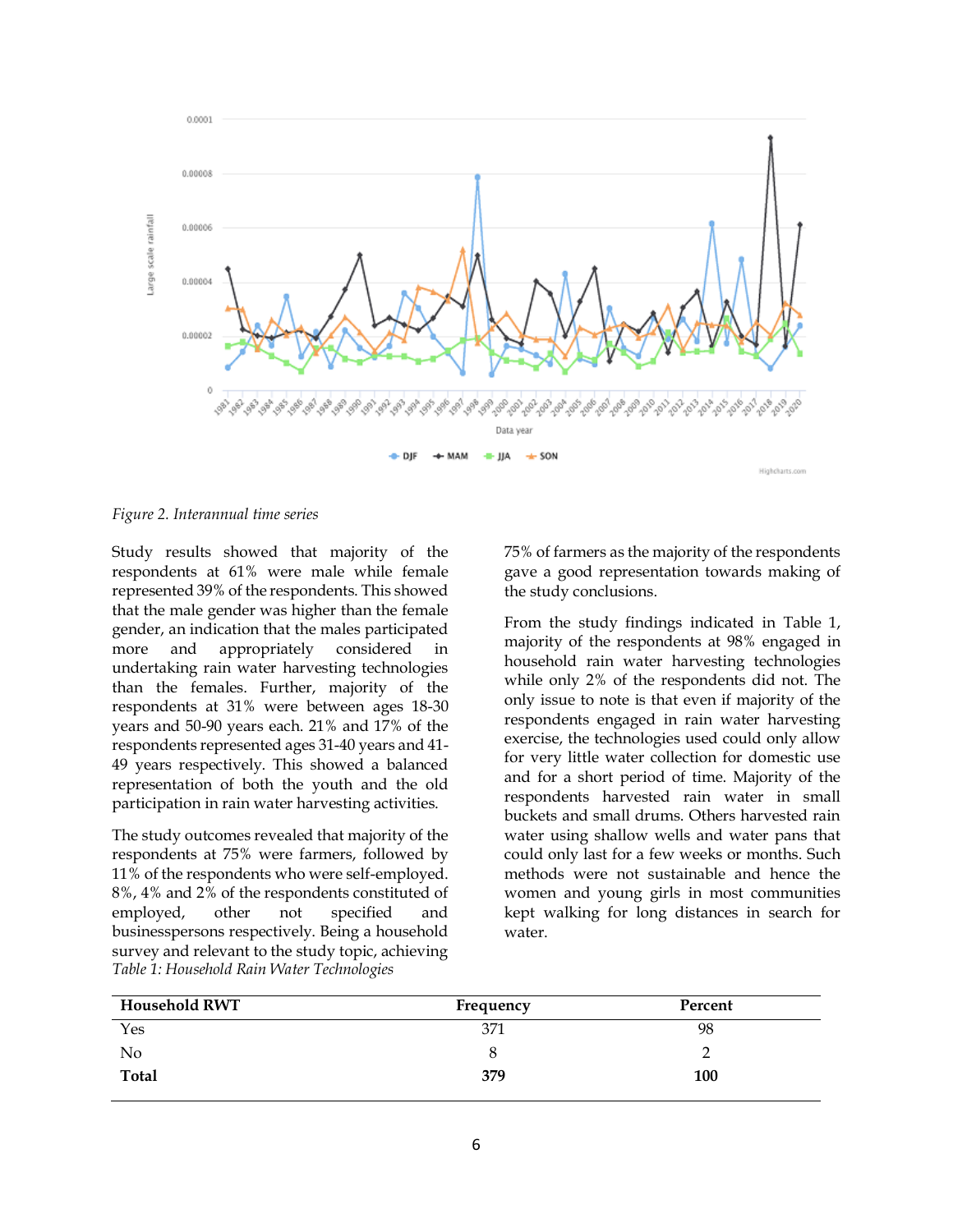### *Barriers and enablers of utilizing rain water technologies*

Analysis of barriers and enablers of utilizing rain water harvesting technologies among Households indicated that majority of the respondents at 98% engaged in household rain water technologies while only 2% of the respondents did not. This contributed significantly to the achievement of the applicable study information.

Household decision making analysis on rain water technologies showed that majority of the respondents as decision makers in the household were the household heads at 87%. This was far followed by the spouse and self-help group at 4% each of the respondents. The community and both self and spouse were at 3% and 2% of the respondents respectively, while the government was only at 1% of the respondents. This was a clear indication that most household decision makers were the head of the households. Majority of the respondents with a mean of 4.51 and a standard deviation of 0.980 agreed that county regulations did not support the technology used while a mean of 3.97 and a standard deviation of 0.479 of the respondents agreed that there was lack of expertise to train and guide individuals on the technologies. Again, respondents with a mean of 3.83 and a standard deviation of 0.682 said that there was lack of funds to utilize the technologies. In addition, respondents with means of 1.94 and 1.75 having standard deviations of 1.314 and 1.354 agreed that there was no enough water from other sources other than rain water and decision by the household head did not facilitate use of technologies respectively. Furthermore, The study findings disclosed that majority of the respondents at 93% said that water scarcity and unavailability motivated them to harvest rain water. 90% and 88% of the respondents agreed to the fact that there was water inaccessibility and because of just self-drive and self-initiative. 86% each of the respondents attributed their motivation to group and community initiatives and to avoid wastage while 85% of the respondents said that it was for domestic, livestock and irrigation purposes. On the other hand, 23%, 11% and 5% of the respondents

respondents with only a mean of 1.50 and a standard deviation of 1.092 said that beliefs and traditions did not allow household to utilize the technologies.

Overall, a composite mean of 2.92 and a standard deviation of 0.503 implied that all the statements relating to the main barriers that hindered the utilization of RWHTs did significantly impact the households' livelihoods.

# *Financing use of Rainwater harvesting technologies*

The study findings revealed that majority of the respondents at 86% said that the head of household was the main source of capital in the purchase of rain water harvesting method while 7% of the respondents said it was the community. On the other hand, respondents with 5% said it was carried out by the self-help group while only 1% each of the respondents agreed it was done by the county government and both self and spouse. This was a clear indication that majority of household heads were the main source of capital towards purchasing the rain water harvesting method.

Considering the level of inclusiveness in the management of rain water harvesting technologies, the study indicated that majority of the respondents at 79% said that they sometimes practiced level of inclusiveness in the management of RWHTs while 10% of the respondents said that they often practiced. 6%, 3% and 2% of the respondents said that they rarely practiced, had never practiced and extensively practiced level of inclusiveness in the management of RWHTs respectively.

attributed their motivation to reasonably affordable water harvesting technologies, support from the county government and to frequent campaigns from development organizations on water harvesting respectively. Only an insignificant number of respondents at 0.3% said that there were no funds to put up the system.

The results on the respondents' support for water harvesting programmes showed that majority of the respondents at 85% said that the head of the household was the one who supported the water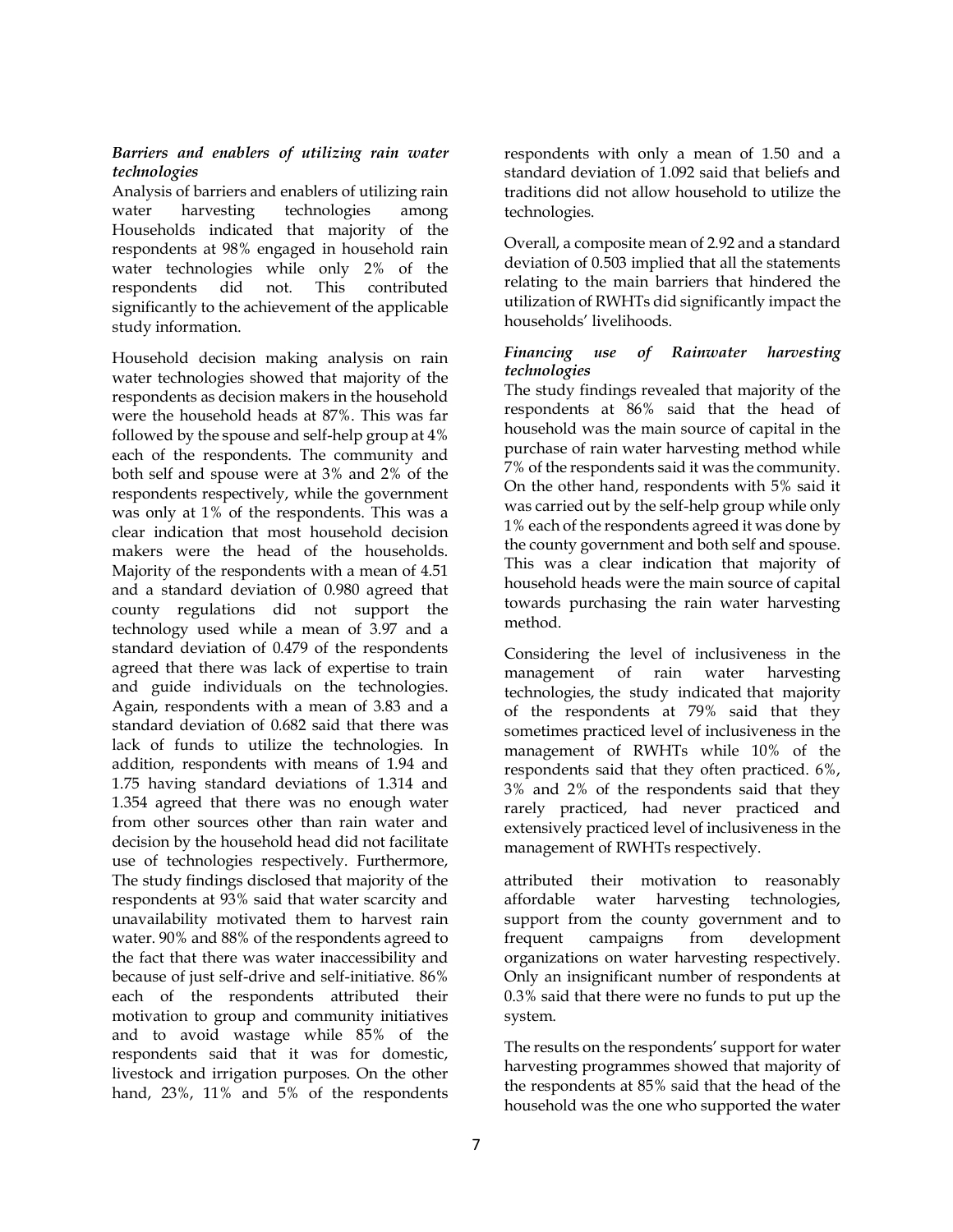harvesting programmes mentioned while 9% of the respondents said it was the community. 4% of the respondents indicated that the self-help group supported the water harvesting programs mentioned and, only 0.3% and 0.6% of the respondents said it was supported by the county government and both self and spouse respectively. Once again, this showed a clear indication that majority of household heads supported the water harvesting programs mentioned which aided in realizing quality answers for the study focus.

The study findings on the level of awareness of rain water harvesting technologies revealed that majority of the respondents at 82% each agreed that they were aware of shallow wells and sand dams as rain water harvesting technologies while 73% and 31% of the respondents said that they knew of roof catchment tanks and water pans rain water harvesting technologies respectively. Only 23% of the respondents said they were aware of the rock catchments.

Majority of the respondents at 85% above said that they heard from the radio about the rain water harvesting technology while 29% and 12% of the respondents said that they were informed from their self-help group and village barazas respectively. Only 3% and 1% of the respondents said they saw from the television and got information from the county government respectively.

Majority of the respondents at 92% said they harvested rain water while only 2% did not. This information was very pertinent and vital for this study.

Only 29 respondents out of the total sample of 379 were filtered in these responses, whereby majority of the respondents at 59% said they did not harvest rain water because they had/used a well/borehole. This was followed by 34% of the respondents who said they lacked the harvesting technologies. 3% each of the respondents said it was because they did not know how it was done, there were no funds to put up the system and the roads were made of mad respectively.

# Impact of rainwater harvesting on livelihoods

The results revealed that majority of the respondents at 76% said they used rooftop

rainwater harvesting method while 47% of the respondents said they used the surface rainwater harvesting method. 7% of the respondents said they used catchments while only  $1\%$  each of the respondents used first flush and filter methods respectively.

# *Social and economic sustainability*

The majority of the respondents at 85% indicated that they used the harvested rain water for drinking while 76% used it for irrigation purposes. Again, 51% and 32% of the respondents used the harvested rain water for livestock and domestic purposes respectively. Last but not least, 10% of the respondents said they sold the harvested rain water.

Among the factors used for impact assessment include: Community initiatives, easy and timely access to water, and availability of safe and quality water for drinking, sufficient water supply and income from quality harvest and animals sale (Figure 3).

Community initiative, Easy and timely access to water and sufficient water supply forms the minimal deviation and hence almost perfect correlation with the livelihood of the community. Therefore amongst the various factors analyzed, the community initiative, easy and timely access to water and sufficiency of water are the main key factors behind the livelihoods sources of the community

Majority of the respondents at 88% evidently agreed that women and girls saved time for fetching water to other activities. This was followed by 80% of the respondents who said that they now kept new crops and livestock. 12% and 10% of the respondents said that there was increased acreage on crop land and increased number of livestock respectively. Only 3% of the respondents said that there was enhanced relationship/cohesion with the government and community as a benefit.

The study results revealed that majority of the respondents at 80% clearly indicated that they used the harvested rain water for domestic purposes while 14% of the respondents used it for fish farming. In addition, only 4% and 2% of the respondents used the harvested rain water for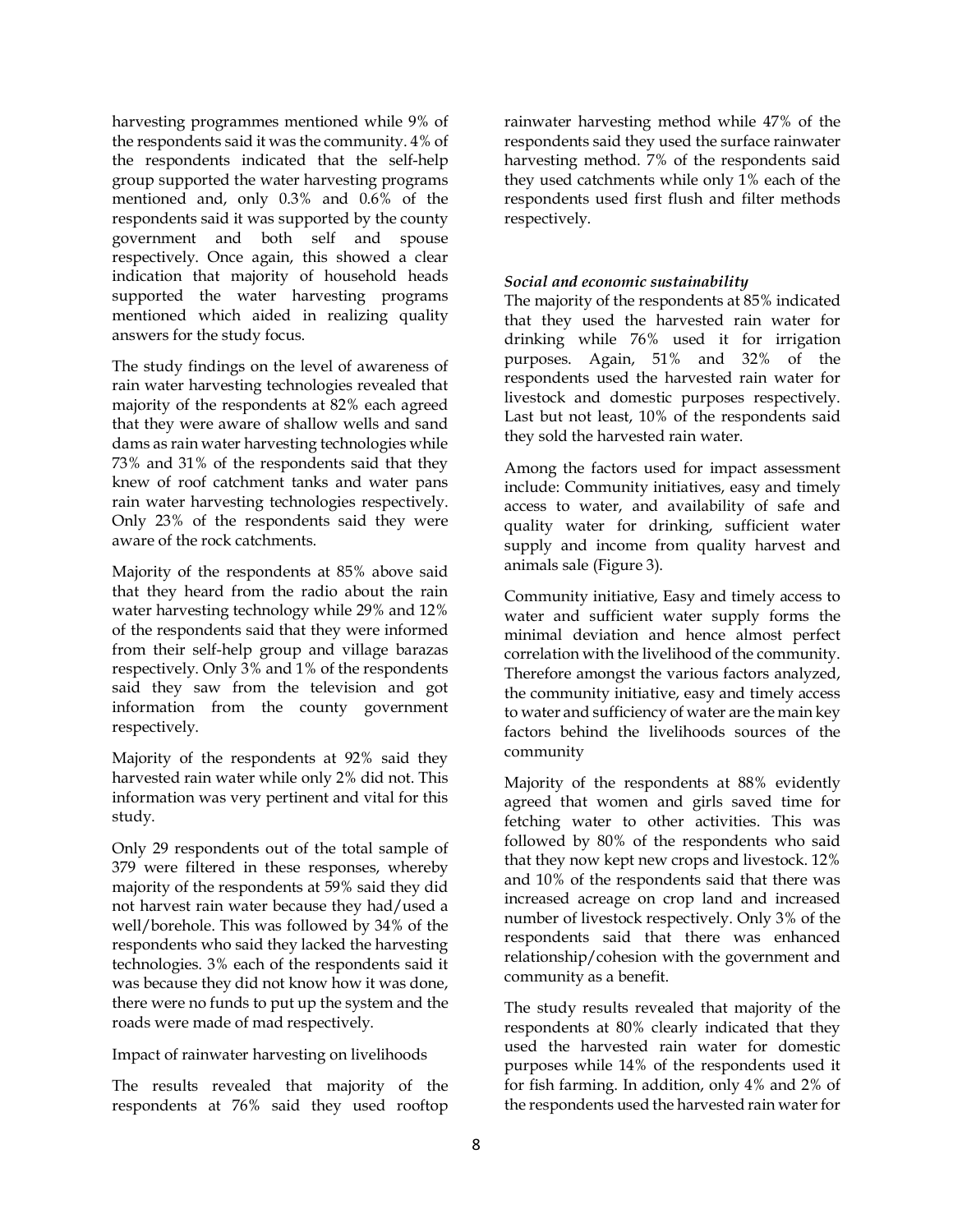



*Figure 3. Impact on Household Livelihoods*

The study results indicated that majority of the respondents at 58% said that their main source of water for domestic and other purposes was rainwater while 38% said they used borehole water. Also, 4% of the respondents said they used tap water and only 0.3% used bottled water. Rain water harvesting technologies affect household water availability, affordability and stability. This is because majority of the respondents with a mean of 4.34 and a standard deviation of 1.037 agreed that rain water harvesting technologies affected their household water affordability while a mean of 3.88 and a standard deviation of 0.760 of the respondents agreed that rain water harvesting technologies affected their household water availability. Furthermore, respondents with an individual mean of 3.82 and a standard deviation of 0.956 said that the rain water harvesting technologies affected their household water stability.

Overall, a composite mean of 4.01 and a standard deviation of 0.918 implied that rain water harvesting technologies significantly affected household water availability, affordability and stability.

### *Food security and higher income*

The study findings in regards to crop production points out that rain water harvesting has led to a major contribution to improving crop production. Supplemental irrigation has provided just enough water to increase rain-fed crops productivity during the dry season or long dry periods between episodes of rain during the rainy season. The social and economic sustainability of rainwater harvesting practices depend largely on the extent of involvement by farmers and the general communities (Vohland, K & Barry, B (2009). Farmers applying in situ rainwater harvesting practices were seen to benefit from higher food security and higher income (Ibid, 2009). Water availability is the most important consideration for farmers regarding what, when, and how much to plant in a season (Global Water Institute, 2013).

The net income per households differs with the kind of crop produce. As evidence from **figure 4**, maize crop is the most produce and sold. It has the highest production and sale with a quantity of less than forty thousand kilograms, followed by beans, watermelon, pigeon peas, onions, tomatoes and cabbages. Generally the net income from quantity of sales below forty thousand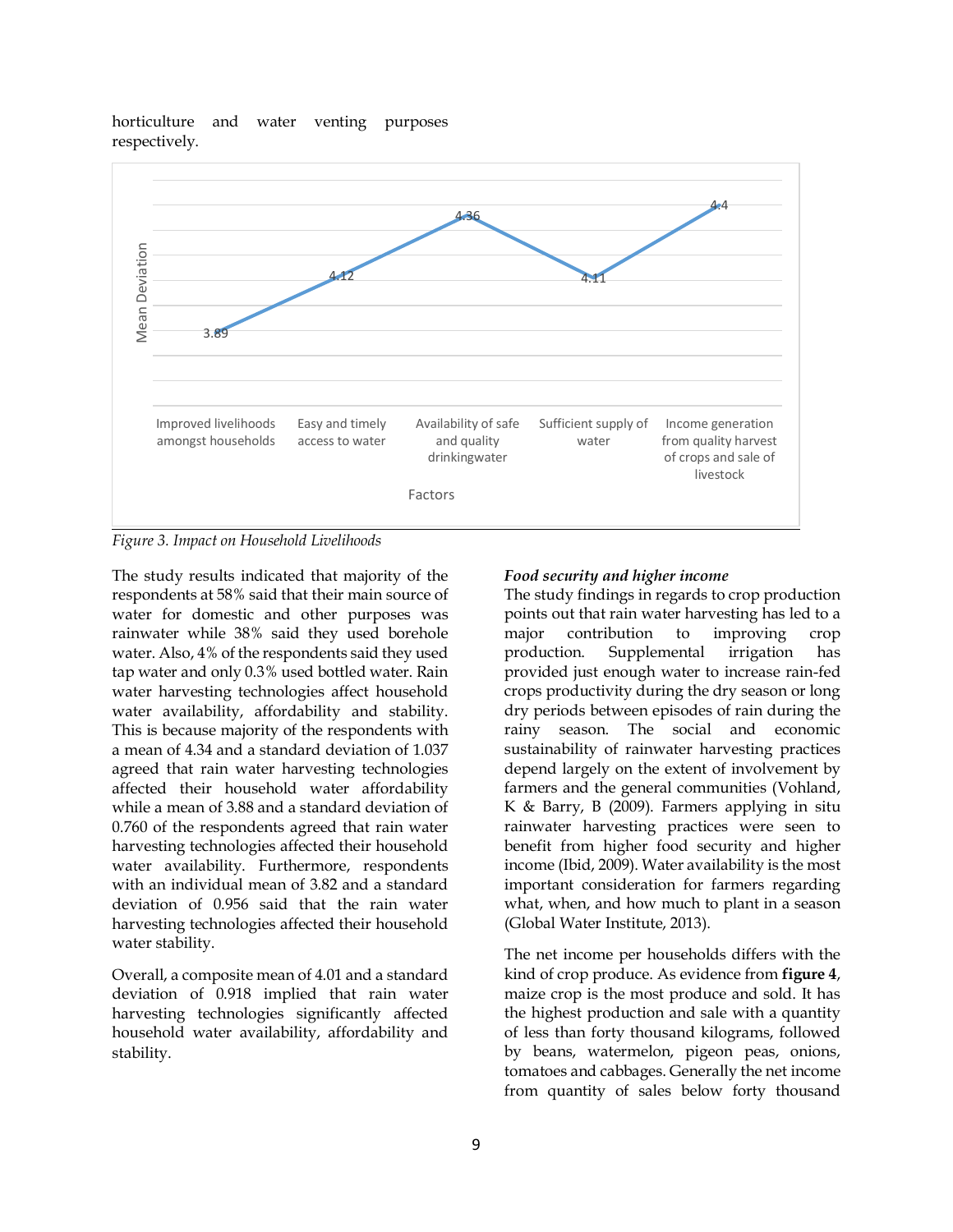

kilograms takes a larger percentage which is in the correspondence to level of production.

*Figure 4. Net income frequency from crops*

The study results revealed that majority of the respondents with a mean of 4.46 and a standard deviation of 0.861 agreed that low milk production was the main effect of not harvesting rain water. This was followed by poor livestock health effects with a mean of 4.30 and a standard deviation of 0.822 of the respondents. In addition, a mean of 4.20 and a standard deviation of 0.995 of the respondents agreed that it led to no irrigation of crops while a mean of 3.90 and a standard deviation of 0.582 of the respondents agreed to the effect that they went for long distances to fetch water for domestic use hence loss of man hours. Moreover, means of 3.81 and 3.79 with standard deviations of 0.862 and 0.701 of the respondents agreed that it was expensive to buy water and led to poor crop harvests respectively. Last but not least, a mean of 3.65 and a standard deviation of 0.734 of the respondents agreed that not harvesting rain water led to livestock deaths.

The main challenge faced by the majority of the respondents for lack of enough rain water to harvest was livestock stock reduction at 94% as seen from table 4.31 above. This was followed by 91% each of the respondents who attributed this to some crops not being cultivated and reduction of family income. 90% and 89% of the respondents said that more family income went to fetching of water and it also resulted to women and children walking long distances in search for water respectively. Again, 87% and 85% of the respondents said that it also resulted in reduced crop yields and reduced milk yields respectively. Only 1% of the respondents said it caused drought.

The study results showed that majority of the respondents with a mean of 4.40 and a standard deviation of 0.815 agreed that income generation from quality harvest of crops and sale of livestock had a strong impact on household livelihoods (Figure 5). Overall, a composite mean of 4.18 and a standard deviation of 0.566 of the respondents agreed that rain water harvesting significantly had an impact on household livelihoods.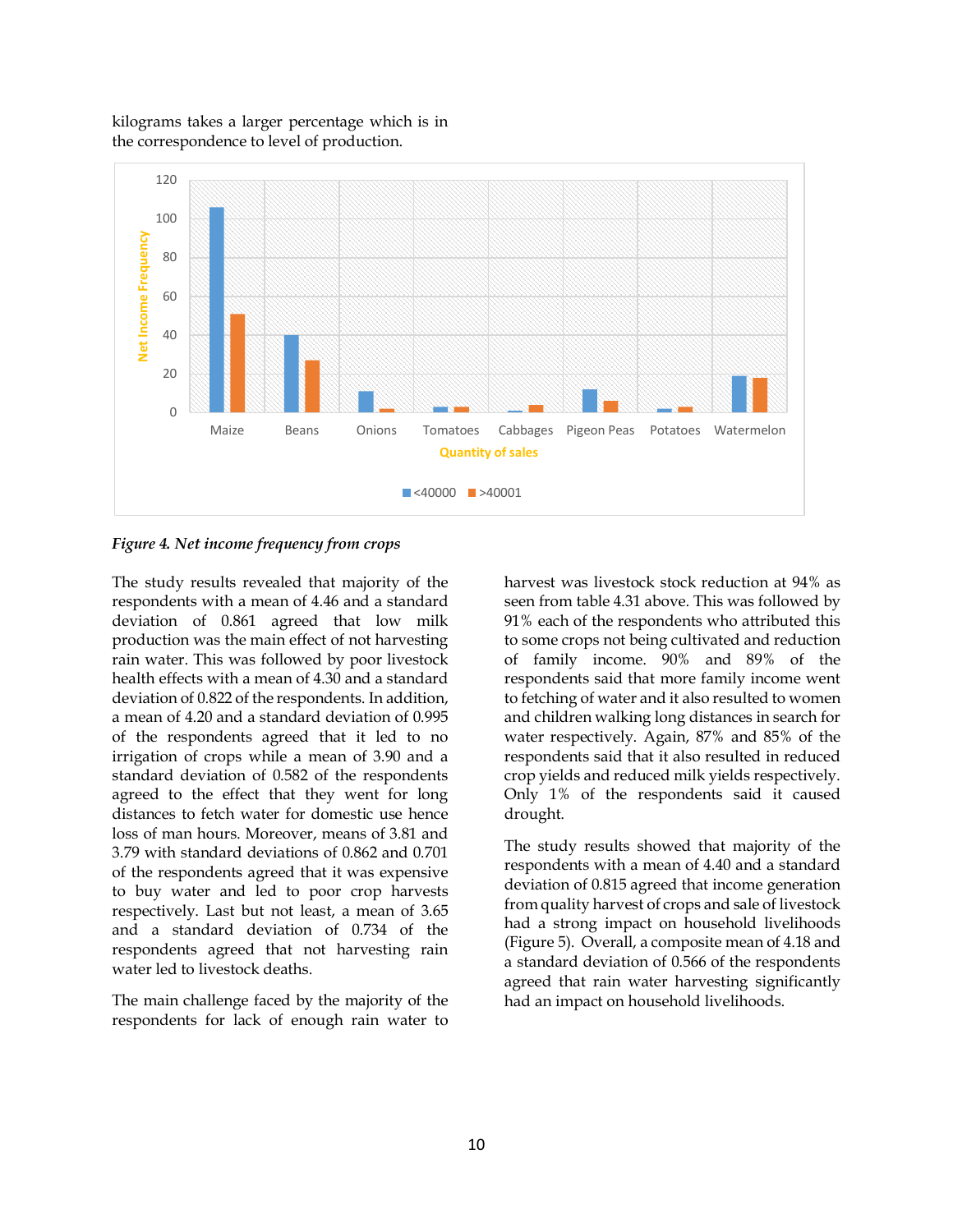

*Figure 5. Livestock keeping*

The correlation coefficient is a statistical measure of the strength of the relationship between the relative movements of two variables (Akhilesh Ganti and Peter Westfall, 2020). Correlation analysis in this study was to show the strength of relationships between the independent and dependent variable. A high correlation meant that two or more variables had a strong relationship with each other, while a weak correlation meant that the variables were hardly related.

The correlation matrix displayed revealed that there was a positive weak correlation between barriers and enablers, and impact on household livelihoods which implied that a unit increase in barriers and enablers, increases impact on household livelihoods by 0.036 in Nairobi.

The correlation matrix revealed that there was a positive strong and significant correlation between integration of RHT in county development agenda and impact on household livelihoods which implied that a unit increase in integration of RHT in county development agenda increases impact on household livelihoods by 0.755 in Nairobi.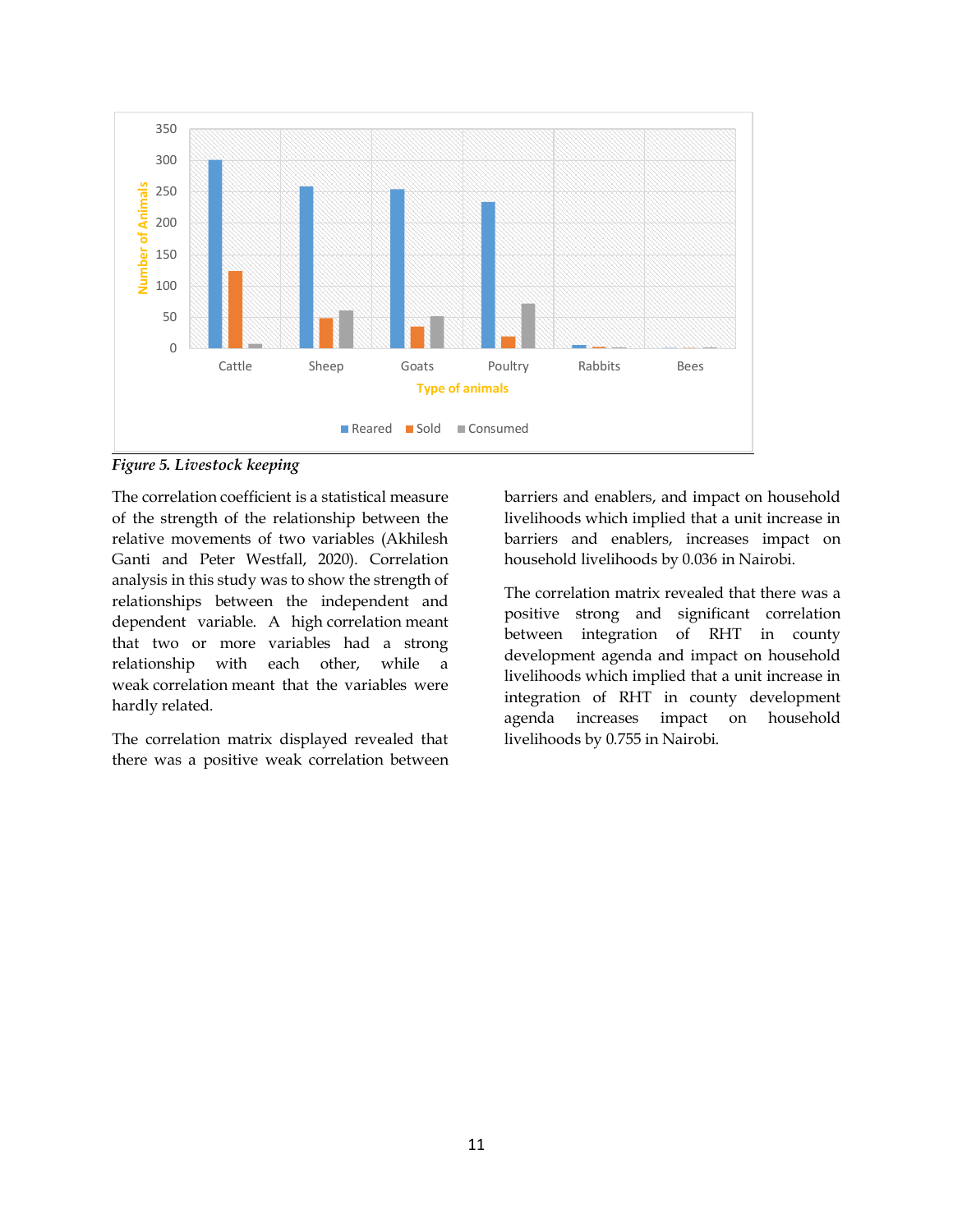|              |            |                                                                    | <b>Model Summary</b>      |                          |                               |        |  |  |
|--------------|------------|--------------------------------------------------------------------|---------------------------|--------------------------|-------------------------------|--------|--|--|
| Model        | R          | R Square                                                           |                           | <b>Adjusted R Square</b> | Std. Error of the<br>Estimate |        |  |  |
| $\mathbf{1}$ | 0.703a     | 0.495                                                              |                           | 0.493                    | 0.403                         |        |  |  |
|              |            | Predictors: (Constant), Water Harvesting Technologies              |                           |                          |                               |        |  |  |
|              |            | Table 4. Model Summary for WHT and Impact on Household Livelihoods |                           |                          |                               |        |  |  |
|              |            |                                                                    | <b>ANOVA</b> <sup>b</sup> |                          |                               |        |  |  |
| Model        |            | <b>Sum of Squares</b>                                              | df                        | Mean Square              | F                             | Sig.   |  |  |
|              | Regression | 59.967                                                             | 1                         | 59.967                   | 368.926                       | 0.000a |  |  |
| 1            | Residual   | 61.280                                                             | 377                       | 0.163                    |                               |        |  |  |
|              | Total      | 121.247                                                            | 378                       |                          |                               |        |  |  |

#### *Table 3. Analysis of Variance of WHT and Impact on Household Livelihoods*

a. Predictors: (Constant), Water Harvesting Technologies

b. Dependent Variable: Impact on Household Livelihoods

Regression analysis technique was used in this study to find out whether the independent variables influenced the dependent variable. Regressions help uncover areas in operations that can be optimized by highlighting trends and relationships between factors (Dana Liberty, 2020). The standardized regression - beta weights (ß) - was used to assess the independent effect of each variable in the regression equation on the dependent variable. The regression model aided in describing how the mean of the dependent variable changes with the changing condition.

The first objective of the study was to assess the barriers and enablers of utilizing rain water harvesting technologies among households in Matungulu Sub-County, Kenya. Simple linear regression model was used to test the hypothesis in order to meet the requirements of the first objective as follows.

**H0:** Livelihood differences of households do not significantly influence the effects of rain water harvesting technologies and those without in Matungulu Sub-County, Kenya.

**H1:** Livelihood differences of households significantly influence the effects of rain water harvesting technologies and those without in Matungulu Sub-County, Kenya.

Model summary for WHT and impact on household livelihoods

*The results showed the model explanatory power between water harvesting technologies and the impact on household livelihoods determined by the 'R square'. This established that 49.5% of the changes in the impact on household livelihoods can be explained by water harvesting technologies while the remaining percentage of the impact on household livelihoods at 50.5% can be explained by other factors excluded from the model.*

The ANOVA results showed an F Value of 368.926 reflecting a significance level of .000<sup>a</sup> meaning the test statistic is significant at that level. This revealed that water harvesting technologies had a statistical significant impact on household livelihoods at 95% confidence level.

*The results indicated that water harvesting technologies had a positive and statistically significant influence on the impact on household livelihoods (β= 0.703, t=19.207, p=0.000<0.05). This further implied that a unit change in water harvesting technologies holding other factors constant increases impact on household livelihoods by 0.703 units (Figure 3).*

Based on the research findings achieved, we reject the null hypothesis which stated that water harvesting technologies do not significantly influence the effects of rain water harvesting technologies among households. Therefore,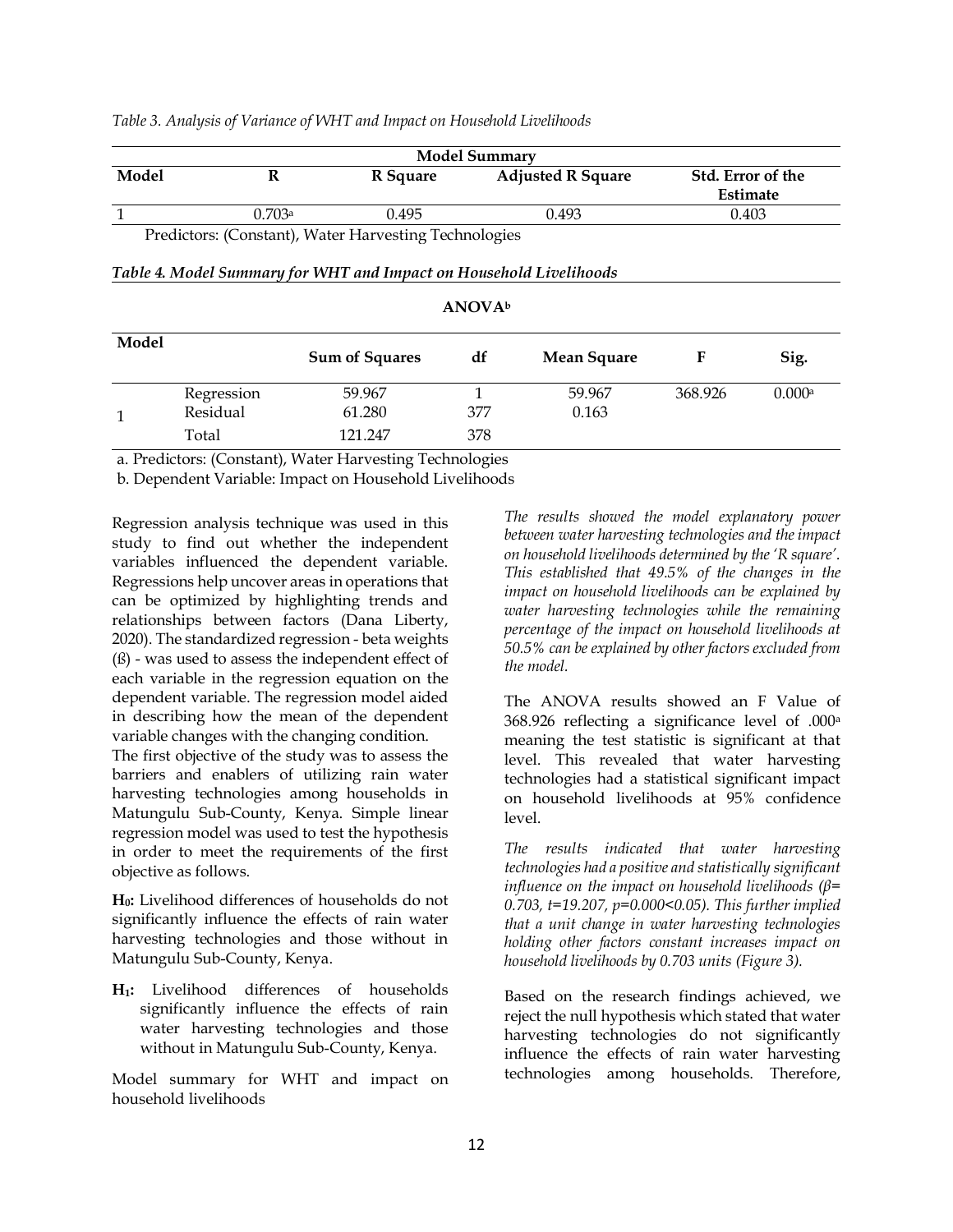using the statistical findings, the regression model can be substituted as:  $y = 1.263 + 0.703X_2$ .

# **Discussion**

RWH systems aim to minimize seasonal variation in water availability such as droughts and dry spells (Rockström, J., Barron, J., & Fox, P., 2003). The social and economic sustainability of RWH practices depend largely on the extent of involvement by farmers and the general communities. This might be the weakest link in the chain of sustainability issues (Botha *et al.,* 2004). The more local communities are involved in planning, the higher the possibility that RWH structures will be maintained and benefits are shared (Bangoura, 2002). The study observed that decisions on the use of Rain Water harvesting technologies are influenced by the household head. Other influencers are self-help groups, community and governments. In this case, the county government had the least influence on decisions to use rain water harvesting technologies.

The study identified key barriers to utilization of RWT as; Lack of funds to utilize the technologies, regulations that does not support the technology use and lack of expertise to train and guide on utilization of rain water technologies. This agrees with case studies done by Kim *et al.,* (2016), who found out that the cost of a rainwater harvesting system is economically prohibitive for most individual households. The United Nations (UN) recognizes the need to reduce the number of people that lack sustainable access and utilization of clean water and sanitation (UNEP, 2015). In Kenya, water crisis occurs when there is a situation of inability by the government to supply clean, safe drinking water to its population [\(UNESCO, 2018\)](http://unesdoc.unesco.org/images/0026/002614/261424e.pdf).

The study found out that major socio-economic benefits of harvesting rainwater included women and girls saved time for fetching water, increased opportunities for new crops and livestock, increased acreage on crop land, increased number of livestock respectively. This supports the findings by World Health Organization (2019) that improving water storage through improved rainwater harvesting technologies can enable communities to spend less time and the

effort of physically collecting it, and thus communities can be productive in other ways. This can also result in greater personal safety by reducing the need to make long or risky journeys to collect water, less expenditure on health, communities can remain economically productive. This is further depicted in this study with findings suggesting that rain water harvesting technologies affect household water availability, affordability and stability. This is because majority of the respondents with a mean of 4.34 and a standard deviation of 1.037 agreed that rain water harvesting technologies affected their household water affordability while a mean of 3.88 and a standard deviation of 0.760 of the respondents agreed that rain water harvesting technologies affected their household water availability. Overall, a composite mean of 4.01 and a standard deviation of 0.918 implied that rain water harvesting technologies significantly affected household water availability, affordability and stability.

Availability of water for irrigation has also significantly increased the household income. The study findings suggest that rain water harvesting has led to a major contribution to improving crop production. Supplemental irrigation has provided just enough water to increase rain-fed crops productivity during the dry season or long dry periods between episodes of rain during the rainy season. This supports the findings of Rockström, J., Barron, J., & Fox, P. (2003) who found out that under erratic rainfall conditions in the semi-arid zone of sub-Saharan Africa, a major contribution to improving crop production can be anticipated from improved and up-scaled SWC and RWH conservation practices.

Table 2 shows the findings of the crop production and its use, comparing domestic use and sales. These findings suggest that where there is a surplus, households are able to earn income from sale of farm produce. This confirms the findings UNEP, (2015) that improving water management improves or enhances national economies, rural agriculture and other food sectors. These make them more resilient to variances in rainfall and thus they are able to fulfill the needs of their households' growing population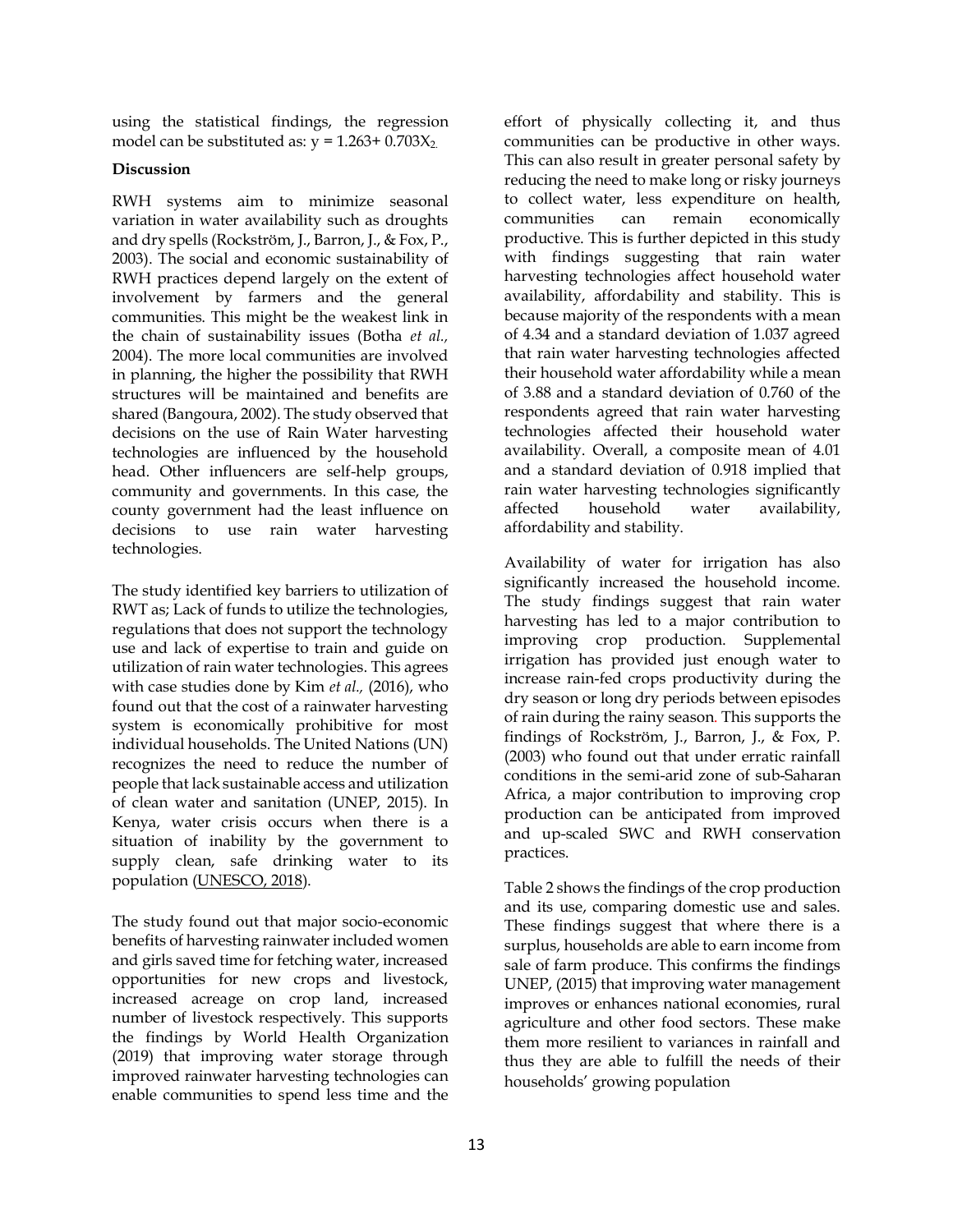| <b>Crops Grown</b> |               | No. of KGs<br>Produced |                              | Sale Price Per KG |                          | <b>KGs Sold</b>              |                              | <b>KGs Used at</b><br>Home |                  |
|--------------------|---------------|------------------------|------------------------------|-------------------|--------------------------|------------------------------|------------------------------|----------------------------|------------------|
|                    |               | 1000                   | >1001                        | $50$              | $>51$                    | $1000$                       | >1001                        | $200$                      | >201             |
| Maize              | $\mathbf f$   | 236                    | $71\,$                       | 149               | 9                        | 117                          | 45                           | 225                        | 62               |
|                    | $\frac{0}{0}$ | $77\,$                 | 23                           | 94                | $\boldsymbol{6}$         | 72                           | 28                           | 78                         | 22               |
| <b>Beans</b>       | $\mathbf f$   | 254                    | 12                           | $\overline{4}$    | 64                       | 60                           | $12\,$                       | 220                        | $34\,$           |
|                    | $\frac{0}{0}$ | 95                     | $\mathbf 5$                  | $\boldsymbol{6}$  | 94                       | 83                           | 17                           | 87                         | 13               |
| Onions             | $\mathbf f$   | 34                     | $\overline{2}$               | $14\,$            | $\mathbf 1$              | 13                           | $\overline{2}$               | 32                         | $\overline{2}$   |
|                    | $\frac{0}{0}$ | 94                     | 6                            | 93                | $\overline{7}$           | 87                           | 13                           | 94                         | $\boldsymbol{6}$ |
| <b>Tomatoes</b>    | $\mathbf f$   | $17\,$                 | $\mathfrak{Z}$               | $\mathbf 5$       | 3                        | $\mathbf 5$                  | $8\,$                        | $17\,$                     | $\overline{2}$   |
|                    | $\frac{0}{0}$ | 85                     | 15                           | 63                | 38                       | 63                           | 37                           | 89                         | 11               |
| <b>Kales</b>       | $\mathbf f$   | $\boldsymbol{6}$       | $\qquad \qquad \blacksquare$ | $\qquad \qquad -$ | $\overline{\phantom{0}}$ | $\qquad \qquad -$            | $\overline{\phantom{a}}$     | $\boldsymbol{6}$           |                  |
|                    | $\frac{0}{0}$ | 100                    | $\qquad \qquad \blacksquare$ |                   | -                        | $\qquad \qquad \blacksquare$ | $\qquad \qquad \blacksquare$ | 100                        |                  |
| Cabbages           | $\mathbf f$   | $\bf 4$                | 3                            | 5                 | $\overline{a}$           | $\overline{2}$               | 3                            | 5                          | $\overline{2}$   |
|                    | $\frac{0}{0}$ | 57                     | 43                           | 100               | $\overline{a}$           | 40                           | 60                           | $71\,$                     | 29               |
| <b>Pigeon Peas</b> | $\mathbf f$   | 179                    | $\mathfrak{Z}$               | $\mathbf 1$       | 17                       | 17                           | $\mathfrak{B}$               | 162                        | 16               |
|                    | $\frac{0}{0}$ | 98                     | $\overline{2}$               | $\boldsymbol{6}$  | 94                       | 85                           | 15                           | 91                         | 9                |
| Potatoes           | $\mathbf f$   | $\overline{4}$         | $\mathfrak{B}$               | $\mathbf 1$       | $\bf 4$                  | $\mathfrak{Z}$               | $\overline{2}$               | 5                          | $\overline{2}$   |
|                    | $\frac{0}{0}$ | 57                     | 43                           | $20\,$            | $80\,$                   | 60                           | $40\,$                       | $71\,$                     | 29               |
| Watermelon         | $\mathbf f$   | $\overline{2}$         | 36                           | $\overline{2}$    | 35                       | $\boldsymbol{7}$             | $30\,$                       | $13\,$                     | 23               |
|                    | $\frac{0}{0}$ | 5                      | 95                           | $\overline{5}$    | 95                       | $19\,$                       | $81\,$                       | 36                         | 64               |

*Table 2. Crops Production, Sales and Home Consumption*

Livestock production is also positively affected by availability of water from rainwater harvesting. The study results suggest that household benefit from increased milk

production as well as general livestock profitability. **Table 3** Summarizes the study results based on the benefits accrued from availability of water for livestock. This confirms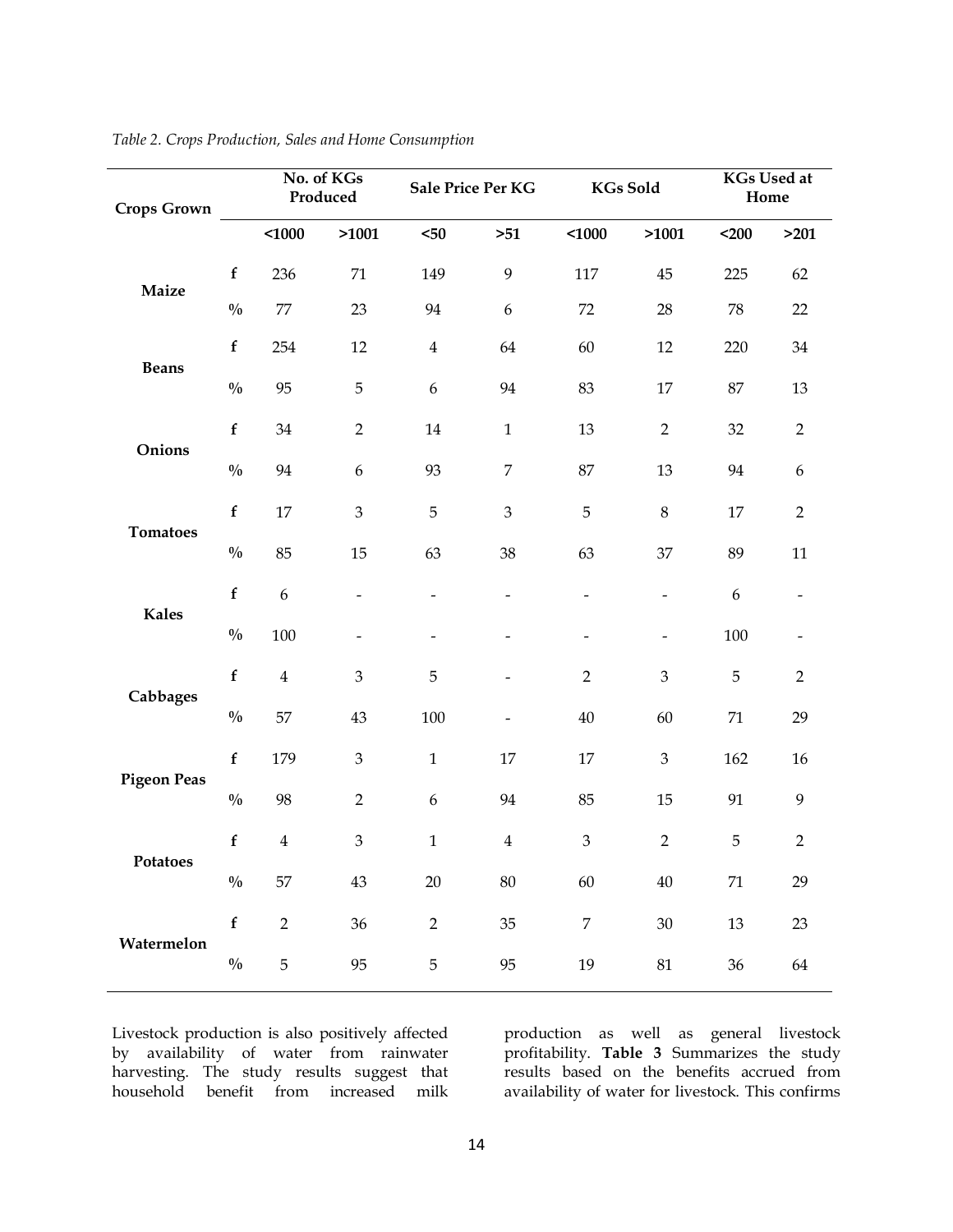the findings of Ibid (2009) that rainwater harvesting practices improve hydrological indicators such as infiltration and groundwater recharge. Soil nutrients were seen to be enriched. Biomass production increased, with subsequent higher yields. He further states that higher

biomass was noted to have supported a higher number of plants and animals. He concluded that farmers applying rainwater harvesting practices were seen to benefit from higher food security and higher income.

| Livestock<br><b>Reared</b> |               | No. Reared               |              | No. Sold                 |                             | No. Consumed<br>at Home |                              | Sale Price Per KG or Whole<br>in Kenya Shillings |                          |       |
|----------------------------|---------------|--------------------------|--------------|--------------------------|-----------------------------|-------------------------|------------------------------|--------------------------------------------------|--------------------------|-------|
|                            |               | <10                      | $>11$        | $<$ 10                   | $>11$                       | <10                     | >11                          | $500$                                            | 501-3000                 | >3001 |
| Cattle                     | $\mathbf f$   | 206                      | 95           | 114                      | $10\,$                      | $\overline{7}$          | $\mathbf{1}$                 | $\overline{2}$                                   | 3                        | 119   |
|                            | $\frac{0}{0}$ | 68                       | 32           | 92                       | $\,8\,$                     | 88                      | 12                           | $\sqrt{2}$                                       | $\overline{2}$           | 96    |
| Sheep                      | $\mathbf f$   | 218                      | 41           | 44                       | 5                           | 58                      | $\mathfrak{Z}$               | $\mathbf 1$                                      | $\overline{4}$           | 41    |
|                            | $\frac{0}{0}$ | $84\,$                   | $16\,$       | $90\,$                   | $10\,$                      | 95                      | 5                            | $\overline{2}$                                   | 9                        | 89    |
| Goats                      | $\mathbf f$   | 220                      | 34           | 32                       | $\ensuremath{\mathfrak{Z}}$ | 51                      | $\mathbf 1$                  | $\mathbf 1$                                      | -                        | 32    |
|                            | $\frac{0}{0}$ | 87                       | 13           | 91                       | 9                           | 98                      | $\overline{2}$               | 3                                                | $\overline{\phantom{0}}$ | 97    |
| Poultry                    | $\mathbf f$   | 181                      | 53           | 9                        | 11                          | 58                      | $14\,$                       | 11                                               | 7                        |       |
|                            | $\frac{0}{0}$ | $77\,$                   | 23           | 45                       | 55                          | 81                      | 19                           | 61                                               | 39                       |       |
| Rabbits                    | $\mathbf f$   | $\overline{2}$           | $\bf 4$      | $\overline{\phantom{0}}$ | 3                           | $\mathbf{1}$            | $\mathbf 1$                  | $\overline{\phantom{a}}$                         | 3                        |       |
|                            | $\frac{0}{0}$ | 33                       | 67           | $\overline{a}$           | 100                         | 50                      | $50\,$                       |                                                  | 100                      |       |
| Bees                       | $\mathbf f$   | $\overline{\phantom{0}}$ | $\mathbf{1}$ | $\overline{a}$           | $\mathbf{1}$                | $\overline{2}$          | $\qquad \qquad \blacksquare$ | $\mathbf 1$                                      | $\overline{a}$           |       |
|                            | $\frac{0}{0}$ |                          | $100\,$      |                          | 100                         | 100                     |                              | 100                                              |                          |       |

.

The study identified key areas of benefits of rainwater harvesting as reduced distance for sourcing water From the study's regression analysis, the study indicated that barriers and enablers had a positive but statistically insignificant influence on the impact on household livelihoods (β= 0.036, t=0.700, p=0.484>0.05) therefore, we accepted the null hypothesis which stated that barriers and enablers do not significantly influence the effects of rain water harvesting technologies among

households. On the other hand, water harvesting technologies had a positive and statistically significant influence on the impact on household livelihoods ( $\beta$ = 0.703, t=19.207, p=0.000<0.05) hence, we rejected the null hypothesis which stated that water harvesting technologies do not significantly influence the effects of rain water harvesting technologies among households.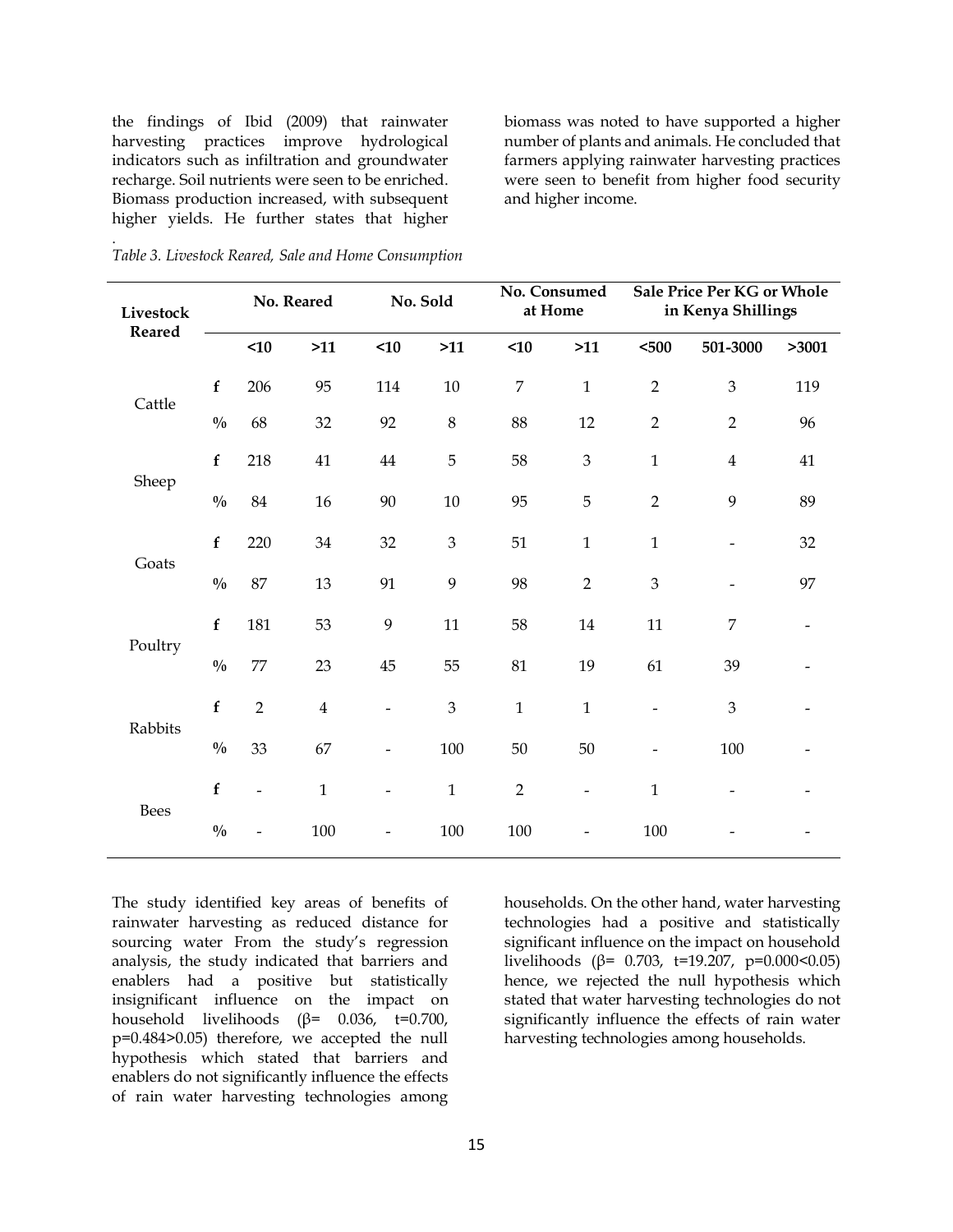### **Conclusion**

Water harvesting technologies had a statistically significant influence on the impact on household livelihoods. It was established that a number of rainwater harvesting technologies had been utilized by several households in the study area as a way of supplementing rain-fed agriculture. Moreover, Integration of RHT in County Development Agenda was also considered to have a statistically significant influence on the impact on household livelihoods Majority of the respondents agreed that rain water harvesting significantly impacted household livelihoods.

RWH technologies improves agricultural production and enhances rural households' standard of living, improves household income and reduces environmental degradation. There is therefore, need to create awareness amongst communities, sensitize them and even develop

#### **References**

- Akhilesh, G., Westfall P., (2020, October 12). Investopedia, Financial Analysis: Correlation Coefficient. [https://www.investopedia.com/terms](https://www.investopedia.com/terms/c/correlationcoefficient.asp) [/c/correlationcoefficient.asp](https://www.investopedia.com/terms/c/correlationcoefficient.asp)
- Angoua, E. L. E., Dongo, K., Templeton, M. R., Zinsstag, J., & Bonfoh, B. (2018). Barriers to access improved water and sanitation in poor peri-urban settlements of Abidjan, Côte d'Ivoire. *PloS one*, *13*(8), e0202928
- Armah, F. A., Ekumah, B., Yawson, D. O., Odoi, J. O., Afitiri, A. R., & Nyieku, F. E. (2018). Access to improved water and sanitation in sub-Saharan Africa in a quarter century. *Heliyon*, *4*(11), e00931.
- Baldwin, E., McCord, P., Dell'Angelo, J., & Evans, T. (2018). Collective action in a polycentric water governance system. *Environmental Policy and Governance*, *28*(4), 212-222.
- Bancy, M., Tanguy, D. B., Maimbo, M., Khaka, E., Oduor, E., Nyabenge, M., Oduor, V., 2007.
- Bangoura, S. (2002). Private irrigation development in support of food security

short training sessions to enlighten farmers and rural communities on the adoption of rainwater harvesting technologies.

#### **Acknowledgement**

The authors appreciate the contributions of Dr. Bessy Kathambi, Lillian Sarah Namuma Kong'ani, Rosemary Kadali, Francis Kimweli Nzomo, Dr. Christine Mbindyo and Anne Arochi for the great assistance they offered while I was undertaking my research.

### *Authors' contributions*

The three authors listed made substantial, direct and intellectual contributions to the work, and approved it for publication.

# *Conflict of Interest*

The authors declare that the research was conducted in the absence of any commercial or financial relationships that could be construed as a potential conflict of interest.

> in West Africa. In *Le Centre technique de coopération agricole et rurale (CTA) a été créé en 1983 dans le cadre de la Convention de Lomé entre les États du groupe ACP (Afrique, Caraïbes, Pacifique) et les pays membres de l'Union européenne. Depuis 2000, le CTA exerce ses activités dans le cadre de l'Accord de Cotonou ACP-EU.* (p. 15).

- Mapping the Potential of Rainwater Harvesting Technologies in Africa: A GIS overview and atlas of development domains for the continent and ten selected countries. United Nations Environmental Programme (UNEP) World Agro forestry Centre (ICRAF)
- Barry, B., Olaleye, A. O., Zougmoré, R., & Fatondji, D. (2009). *Rainwater harvesting technologies in the Sahelian zone of West Africa and the potential for outscaling* (Vol. 126). IWMI.
- Biswas, A. K., & Tortajada, C. (2019). Water quality management: a globally neglected issue.
- Bryan, E., Bernier, Q., Espinal, M., & Ringler, C. (2018). Making climate change adaptation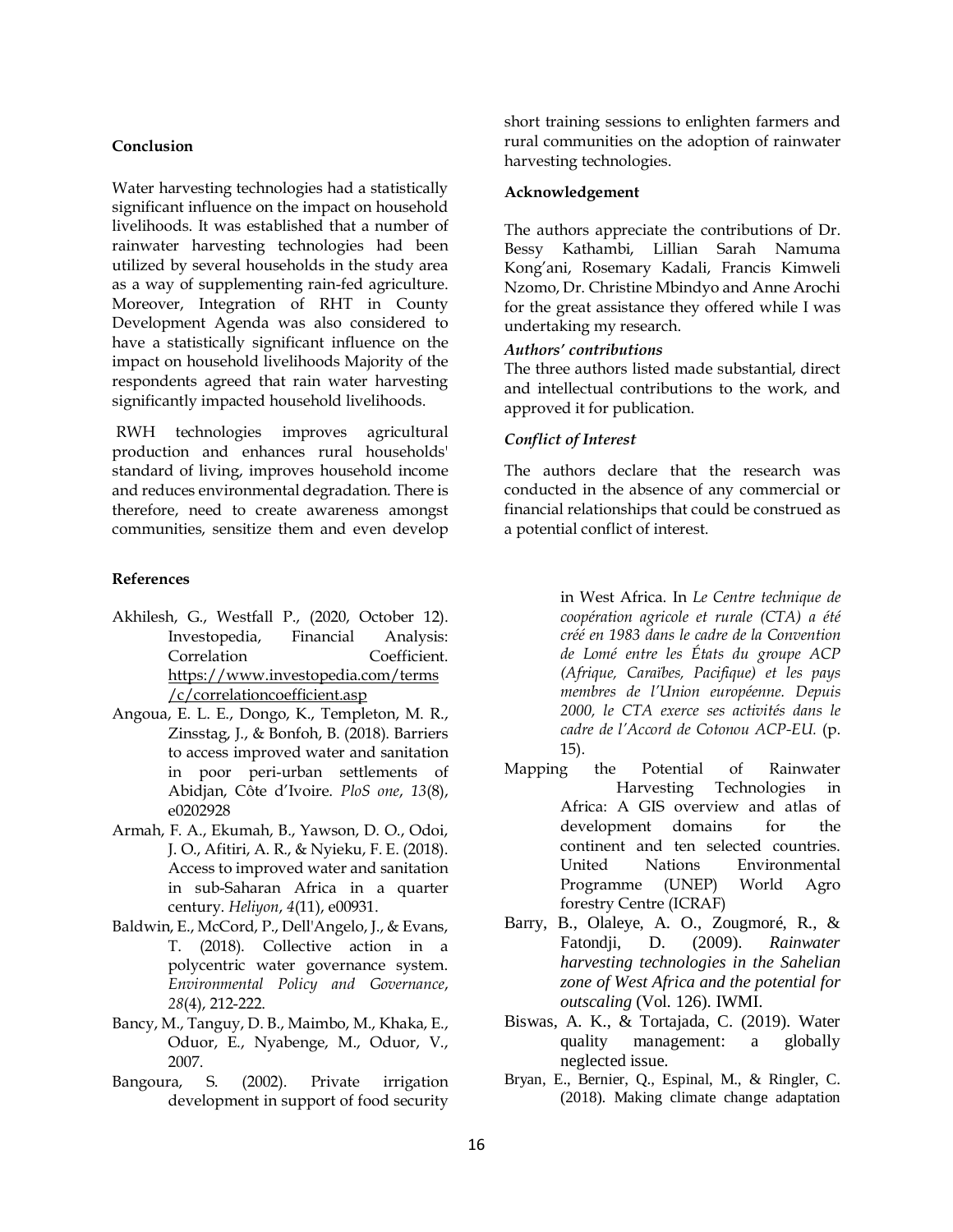programmes in sub-Saharan Africa more gender responsive: insights from implementing organizations on the barriers and opportunities. *Climate and Development*, *10*(5), 417-431.

- Bryman, A., & Bell, E. (2015). Business research methods (Vol. 4th). *Glasgow: Bell & Bain Ltd*.
- Carrión-Crespo, C. R. (2010). Green jobs, social dialogue and participatory governance for sustainable water policy reforms.
- Cherunya, P. C., Janezic, C., & Leuchner, M. (2015). Sustainable supply of safe drinking water for underserved households in Kenya: investigating the viability of decentralized solutions. *Water*, *7*(10), 5437-5457.
- Cosgrove, W. J., & Loucks, D. P. (2015). Water management: Current and future challenges and research directions. *Water Resources Research*, *51*(6), 4823-4839.
- Cronbach, L. J., 1951. Coefficient Alpha and the Internal Structure of Tests. Psychometrika, 16(3), 297-334.
- Global Water Institute, 2013. Without Strategic Water Security, Farmers Will Migrate in Search for Wetter Lands. Retrieved on December 12, 2020 from: www.gwiwater.org
- [Helmreich,](https://www.sciencedirect.com/science/article/abs/pii/S001191640900575X#%21) H., [Horn,](https://www.sciencedirect.com/science/article/abs/pii/S001191640900575X#%21) H., 2009. Opportunities in rainwater harvesting: Presented at the Water and Sanitation in International Development and Disaster Relief (WSIDDR) International Workshop Edinburgh, Scotland, UK, 28–30 May 2008.
- Kerchof, C. Unlocking the Sustainable Potential of Land Resources: Tools and References from the International Resource Panel Report 2016.
- Kim, Y., Han, M., Kabubi, J., Sohn, H. G., & Nguyen, D. C. (2016). Community-based rainwater harvesting (CB-RWH) to supply drinking water in developing countries: lessons learned from case studies in Africa and Asia. *Water Science and Technology: Water Supply*, *16*(4), 1110- 1121.
- Kothari, C.R., 2004. Research Methodology Methods and Techniques, (Second Revised Edition).
- Machakos County Integrated Development Plan, (2015). Retrieved on 28th August, 2019, from www.machakosgovernment.com
- Pradhan, R., & Sahoo, J. (2019). Smart Rainwater Management: New Technologies and Innovation. In *Smart Urban Development*. IntechOpen.
- Rockström, J., Barron, J., & Fox, P. (2003). Water productivity in rain-fed agriculture: challenges and opportunities for smallholder farmers in drought-prone tropical agroecosystems. *Water productivity in agriculture: Limits and opportunities for improvement*, *85199*(669), 8.
- Sekaran, U., & Bougie, R., 2016. Research methods for business: A Skilled Building Approach (7th Ed.). New York: John Wiley & Sons.
- Tamagnone, P., Comino, E., & Rosso, M. (2020). Rainwater harvesting techniques as an adaptation strategy for flood mitigation. *Journal of Hydrology*, *586*, 124880.
- United Nations Development Programme, 2006. Human Development Report 2006: Beyond Scarcity–Power, Poverty and the Global Water Crisis. Basingstoke, United Kingdom: Palgrave Macmillan.
- United Nations, 2015. Transforming Our World: The 2030 Agenda for Sustainable Development (A/RES/70/I) Available online at: Hppts://sustainabledevelopment.un.or

g/content/documents/21252030 Agenda for Sustainable Development web.pdf.

- UNEP (2015). United Nations Environmental Programme Annual Report 2015.
- UNESCO (2018). UN World Water Development Report, Nature-based Solutions for Water. Retrieved on 10<sup>th</sup> September, 2019, from:
- United States Agency for International Development (USAID) (2014). USAID Family Farming Program — Quarterly Report: Year Four — First Quarter. Unpu blished document, pp. 1–46. Washington, DC: USAID.
- Vohland, K & Barry, B (2009) A Review of In situ rainwater harvesting (RWH) practices modifying